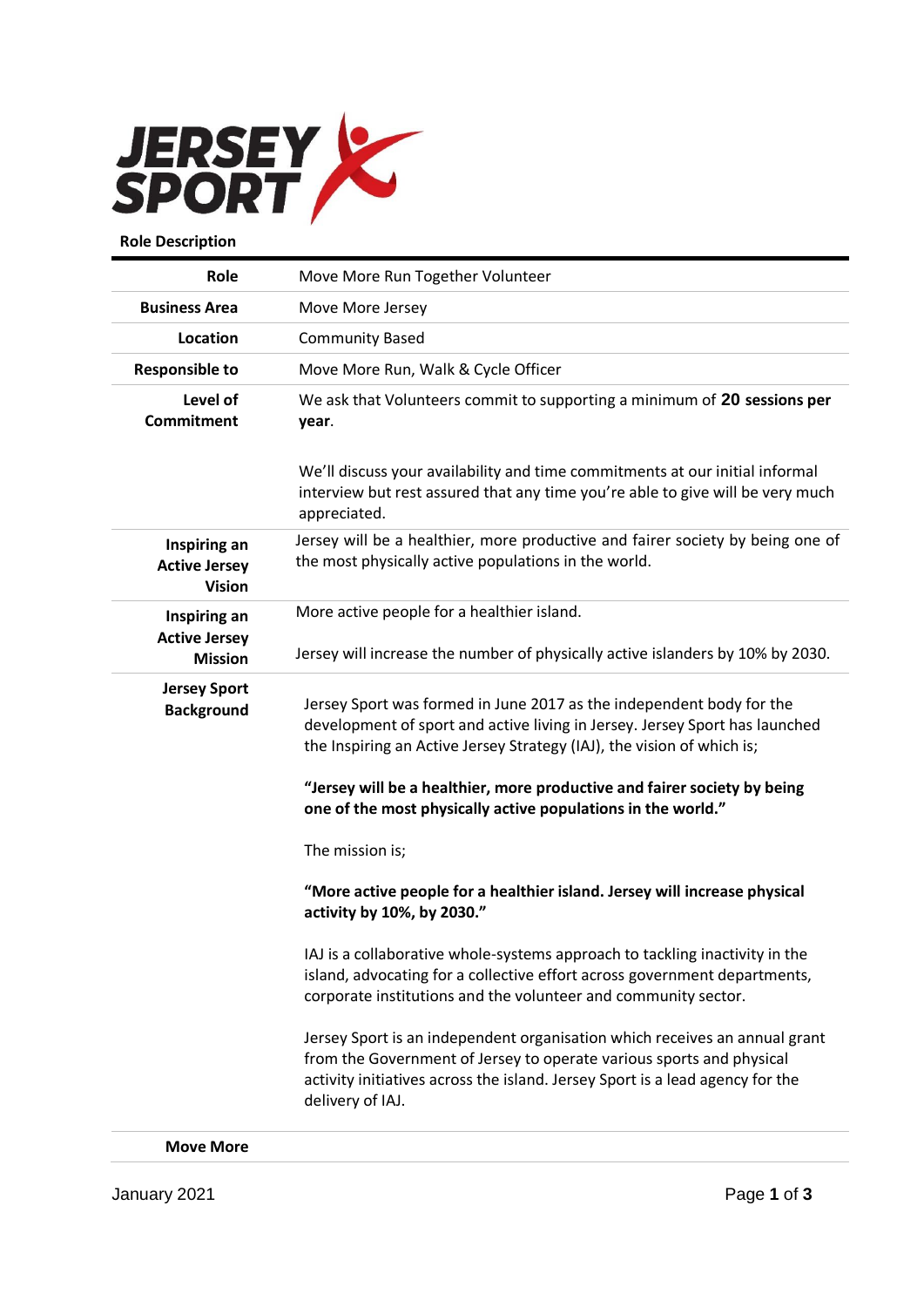| <b>Run Together</b> | Exercise is considered by some to be the closest thing to a 'miracle drug'and   |
|---------------------|---------------------------------------------------------------------------------|
| <b>Background</b>   | running is one of the most straightforward ways to access the important         |
|                     | benefits of exercise and is easily accessible. Starting out and getting used to |
|                     | running, if you haven't done it in a while or never done it before, can be      |
|                     | intimidating and many fail before they have reached the end of the road!        |

- Running can reduce stress, improve heart health and alleviate symptoms of depression.
- According to a study published in the journal of the American College of Sports Medicine, spending just 30 minutes running is enough to lift the mood of someone suffering from a major depressive disorder. Even participants who moved at a walking pace received the same moodlifting benefit.
- Studies on the cognitive-boosting effect of aerobic exercise (which in many studies was either running, jogging, or brisk walking) found that for children, running improved working memory and focus. For adults, this sort of activity provides a long list of cognitive benefits, including working memory, focus, and task switching.

There has been a surge in the popularity of running, jogging and brisk walking thanks to the success of Parkrun globally. In Jersey the adult Parkrun sees between 300 – 500 participants a week. This weekly FREE activity, along with the Junior Waterfront Parkrun on Sundays provides opportunities for all the family to take part in a socially inclusive community physical activity programme. New research by Staffordshire University has shown that parkrun increases confidence, helps to reduce isolation, depression, anxiety and stress, and gives participants space to think. Volunteering opportunities at parkrun increase inclusivity as people who do not want to walk or run, or are unable to, can participate by volunteering.

Move More Jersey are committed to helping more people to start, continue and increase how much they run. We know running with other people means you're more likely to keep running regularly. We have also listened to lots of people starting out on their running journey who don't yet feel confident to join a running club.

To help bridge that gap we will use the Run Together model to provide islanders with FREE opportunities to take part in coached sessions which enable them to take up running / jogging in a fun and inclusive environment. It is hoped that this will enable people to add running / jogging into their daily lives but also create inclusive running programmes which will give people the confidence to take up running, make social connections and if they wish, lead up to taking part in the weekly Parkrun.

| <b>Move More</b>      |                                                                                                                                                  |
|-----------------------|--------------------------------------------------------------------------------------------------------------------------------------------------|
| <b>Run Together</b>   | The Move More Run Together Leader role includes:                                                                                                 |
| <b>Volunteer Role</b> | Commitment to undertake and deliver at least 2 x Get Me Started 6<br>week programmes or 1 x Coach to 5K programme ( $10 - 12$ weeks) per<br>vear |
| January 2021          | Page 2 of 3                                                                                                                                      |